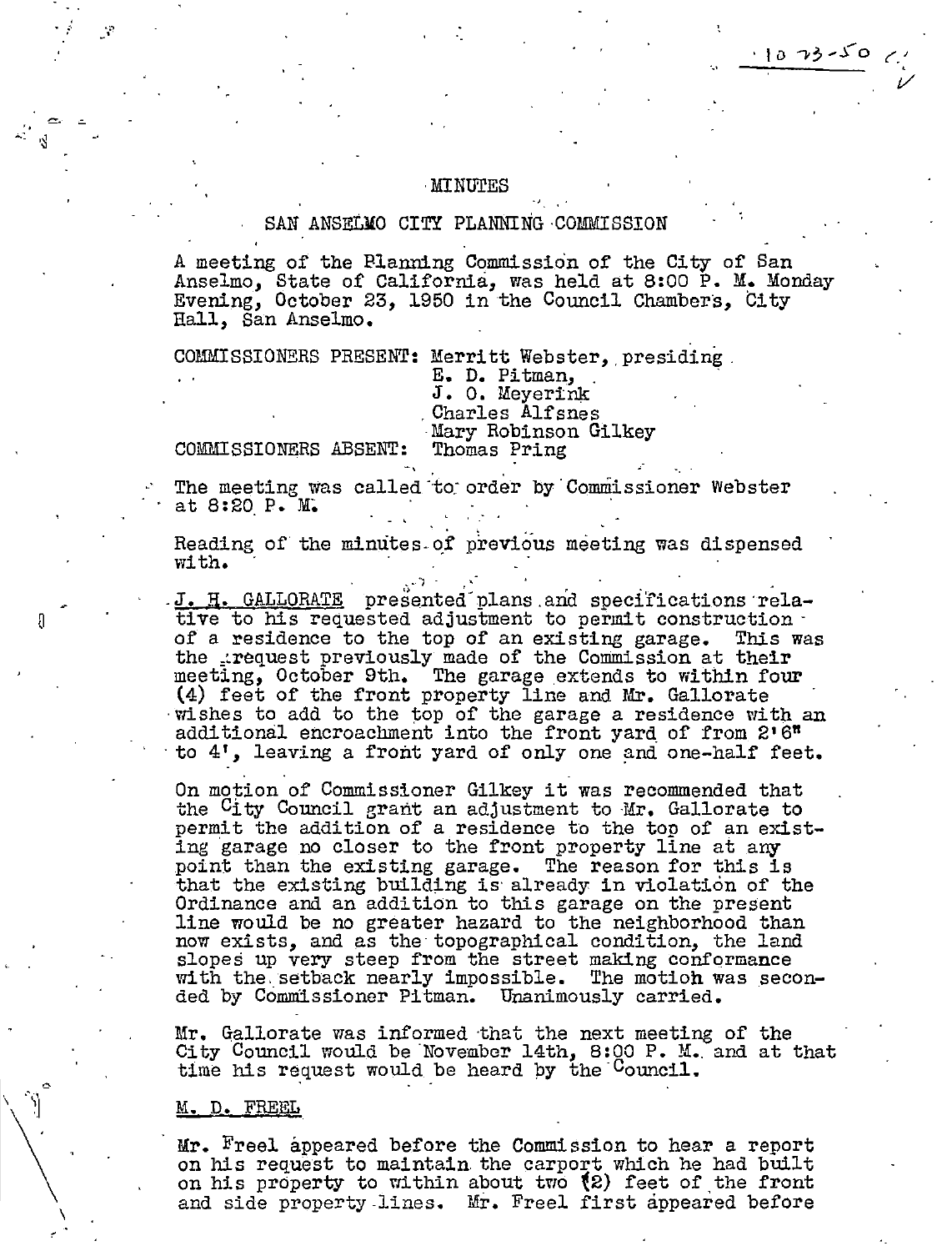before the Commission on October 9th. Commissioners Meyerink and Pitman reported that the carport was built in direct violation of every ordinance. Inasmuch as the pending request is not causing a hardship for the property owner,  $Mr.$  Freel was requested to await a decision until another meeting so that the Commissioners can see if anything else could be worked out.

# **HOLFE OCKENDEN**

Mr. Ockenden appeared before the Commission to request a four (4) foot overhang of eaves, on a private dwelling to be built on property described by metes and bounds - Fairview Court, North Side 50' West of Butterfield Road.

Inasmuch as there was no hardship involved and the house could be built to conform with the Ordinance and it was only a matter of desire to erect a house with more of an overhang than the Ordinance. allows, it was felt that the request should not be granted.

Motion by Commissioner Gilkey, seconded by Commissioner Alfsnes that the request be denied on the above grounds.

All Commissioners present voted Aye, except Commissioner Pitman who abstained from voting.

# FIX DATE OF MEETING FOR CITY PLANNING COMMISSION

COMMISSIONER Meyerink moved that the Commission meet the first and third Monday of each Month to take care of pressing business. It was requested that the Secretary notify each member of the Commission before each meeting. The motion was seconded by Commissioner Pitman. Unanimously carried.

SET BACK = SIR FRANCIS DRAKE BOULEVARD

Mayor Booth inquired if the Commission could commence prodeedings to establish a setback of 15' from the front property line for all Commercial Buildings along Sir Francis Drake Boulevard, with the possibility of a greater set back for residential areas, along the full length of the boulevard from the "Hub" to the Fairfax- San Anselmo City line. She was advised that this could be initiated by the Commission as an amendment to the zoning ordinance. Commissioner Gilkey will study and report at the next meeting.

### William Sous

Property - Ross Avenue. Lots 27 and 28. Requested permission to start rezoning proceedings for this property - through to Cedar Street, from first to second residential. He was told that the Commission had been in favor of rezoning all of this property and Mr. Sousa was instructed how to about initiating a rezoning.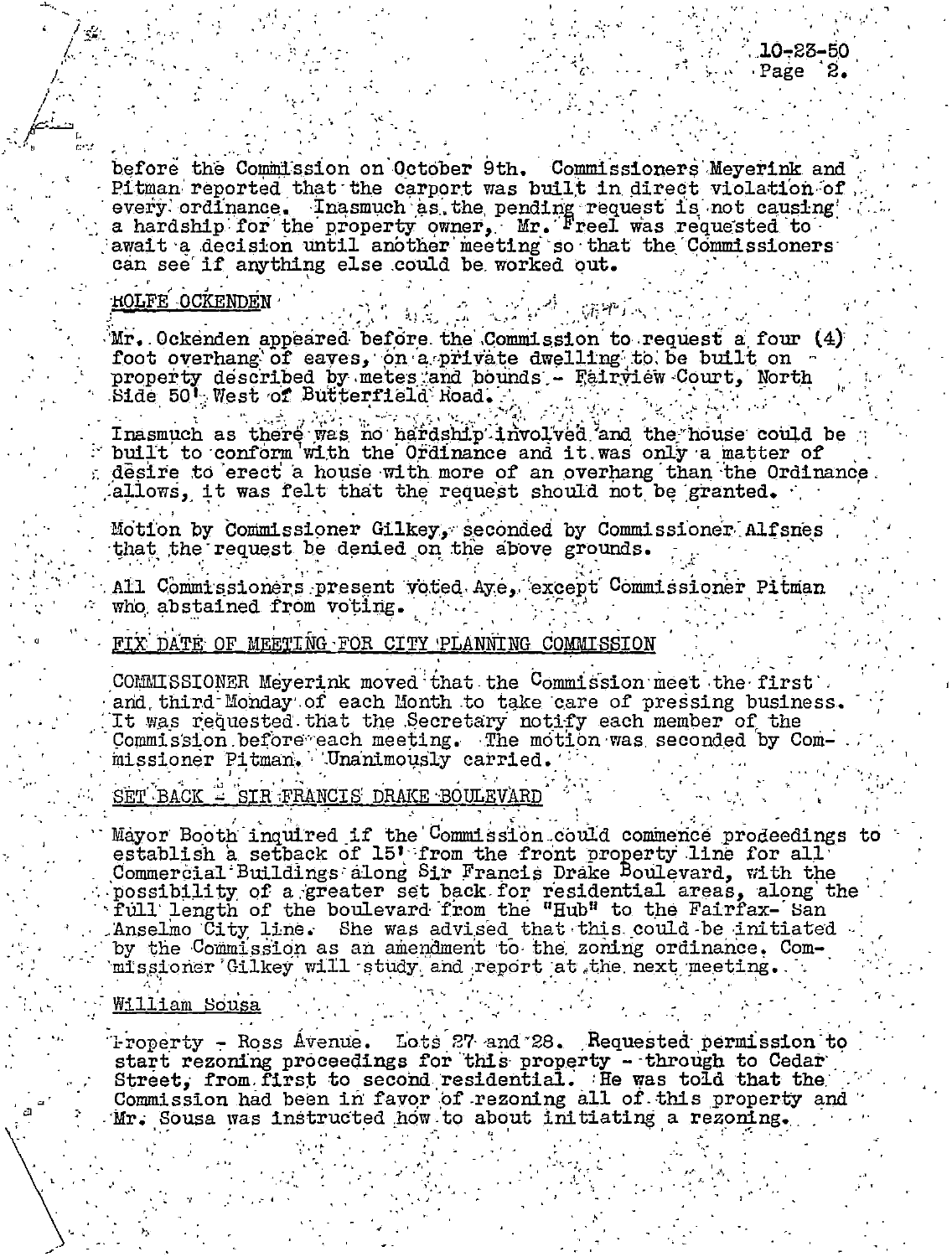$10 - 23 - 50$ Page 3.

 $-\rho_{rd}$  H3r8

# AMENDMENT TO ZONING ORDINANCE NO. 254 SPECIAL USE PERMITS

Carmel H. Booth and S. S. Knoles Councilmen present; City Attorney John Buresh Albert H. Siemer. City Engineer City Clerk Ray M. Overdick

City Attorney Buresh recommended changing the wording and punctuation of the proposed ordinance as now worded to read as follows: (Paragraph 3, under A.)

"To permit the location of any of the following uses in a district from which they are excluded by the provisions of this ordinance: Church; any institution of an educational or philanthropic or charitable nature; and noncommercial recreational uses."

City Engineer Albert H. Siemer suggested a Paragraph 4 under A to read as follows:

"To permit any of the following uses in a second residential district: Professional Office Building."

Commissioner Pitman introduced the following resolution and moved its adoption:

Resolution No. 3A. - Cré #358-1 Révées.

WHEREAS: In order to preserve the zoning pattern of our City and yet permit certain public or quasi public uses of land from districts from which they are excluded by the terms of the ordinance and where there is a question of fact in each instance to determine whether or not a particular use will be detrimental to the area within which it is proposed to be located, there should be some method of review of each particular proposed use of such public nature by the City of San Anselmo.

**WHEREAS:** This Commission did declare its intention by Resolution No. 2A to recommend the amendment of Ordinance No. 254, by adding a new section thereto to be known as Section 18.1 "Use Permits", so as to permit by special Use Permit granted by the <sup>C</sup>ity Planning Commission certain defined uses of land in districts from which they are now excluded where the Commission finds that the establishment, maintenance or conducting of the use for which the use permit is sought will not under the circumstances of the particular case, be detrimental to the health, safety, morals, comfort, convenience, or welfare of persons residing or working in the neighborhood of such use and will not, under the circumstances of the particular case, be detrimental to the public welfare or injurious to property or Improvements in said neighborhood.

WHEREAS: This Commission did hold two (2) public hearings on the said amendment at the hour of 8:00 P. M. on October 9th and October **WHEREAS:** 23, 1950, in the Council Chambers of the City Hall, San Anselmo, at which time interested persons were heard.